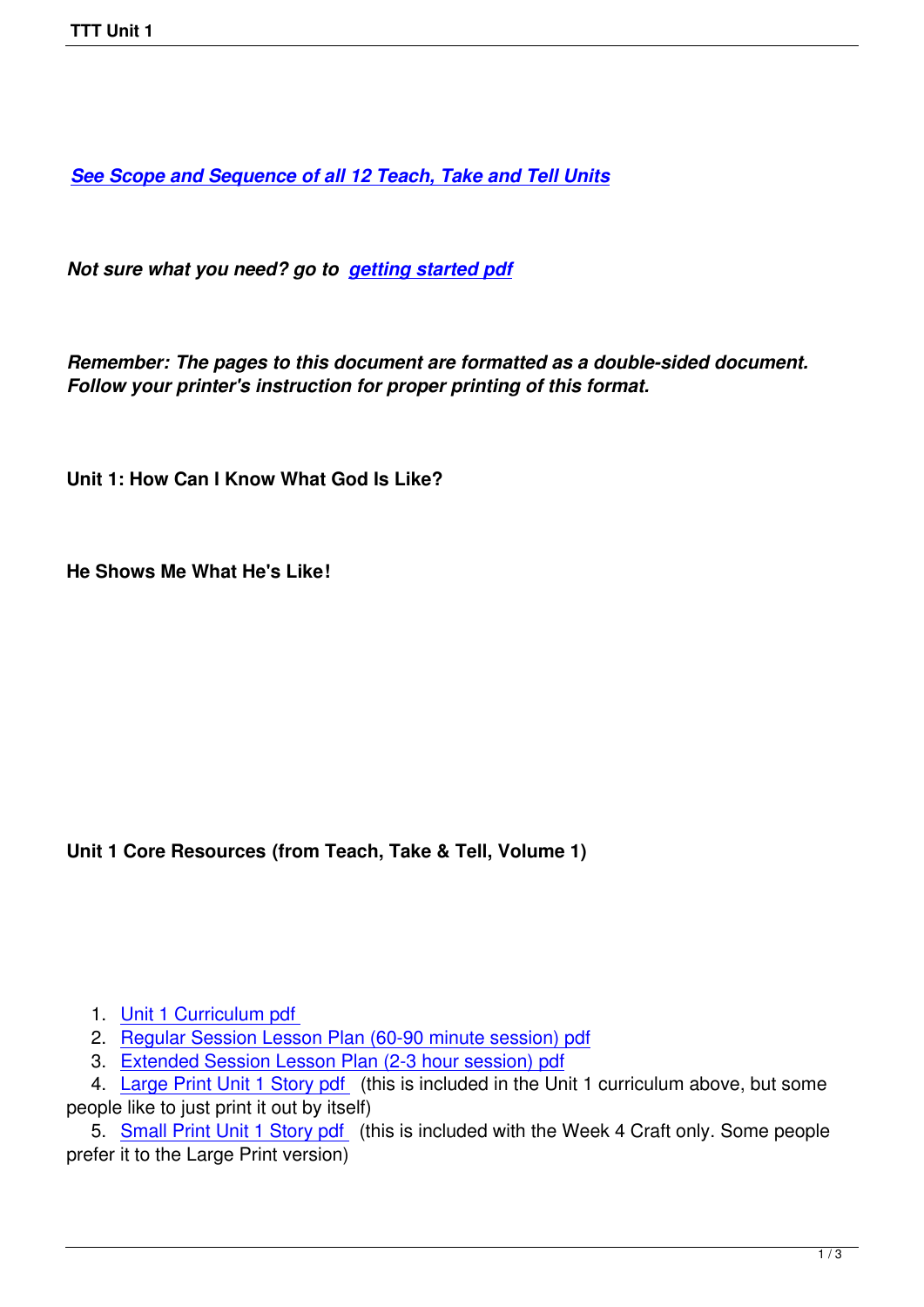## **Unit 1, Online Only Resources (not in Teach, Take & Tell, Volume 1)**

- 1. Flannelgraph pictures for the story
- 2. Week 1 Craft: Big Question and Action Rhyme Cards
- 3. Week 2 Craft: Bible Verse Craft
- 4. [Week 3 Craft.pdf Prayer Cards](images/TTT/8 4 11 TTT/Unit 1/Unit 1/Flannelgraph Pictures.pdf)
- 5. [Week 4 Craft:](images/TTT/8 4 11 TTT/Unit 1/Unit 1/2nd Unit 1 Week 1 Craft CWD.pdf) Bible Story Pictures
- 6. [Week 5 &nbsp](images/TTT/8 4 11 TTT/Unit 1/Unit 1/Week 2 Craft.pdf): Craft: Songbook of Unit Songs
- 7. [Audio downloads](images/TTT/8 4 11 TTT/Unit 1/Unit 1/Week 3 Craft.pdf) of the songs
- 8. [Take home sh](images/TTT/8 4 11 TTT/Unit 1/Unit 1/3rd Week 4 Craft.pdf)eet with Key Concepts
- 9. [Unit-related Bible Sto](images/TTT/8 4 11 TTT/Unit 1/Unit 1/Week 5 Craft.pdf)ries for Use with Unit 1
- 10. [Just Sheet Music for Unit 1 pd](index.php?option=com_content&view=article&id=69:curriculum-music&catid=5)f

## **Supplemental <b>D** Resources for Use in Unit 1

 1. Appendix B: Other Classroom Resources (Classroom Song, the Big Question Chant and other Chants, Opening and Closing Prayer, etc.These are resources used every session of Teach, Take & Tell to aid transitions and provide a consistent structure) from TTT Vol.1

 2. [Fully-Scripted Regular Session Lesson Pla](images/TTT/8 4 11 TTT/New TTT Website Documents/TTT Book portions/TTT v1/TTT 1 Appendix B.pdf)n (includes suggested wording for teaching all the concepts and creating successful transitions between activities)

 3. [E-Z Read Cue Cards: Regular Session \(Full](images/TTT/8 4 11 TTT/Unit 1/Unit 1/Unit 1 FS Lesson Plan.pdf)-size, color 8.5" x 11" format of the curriculum which includes all transitions on the cards. Print them out and off you go! Can be a great resource for new teachers.)

4. [Fully-Scripted Extended Session Lesso](images/TTT/8 4 11 TTT/Unit 1/Unit 1/4th Unit 1R EZ Read Cue Cards.pdf)n Plan (includes suggested wording for teaching all the concepts and creating successful transitions between activities)

 5. [E-Z Read Cue Cards: Extended Session \(Full-](images/TTT/8 4 11 TTT/Unit 1/Unit 1/2nd Unit 1X EZ Read Cue Cards.pdf)size, color 8.5" x 11" format of the curriculum which includes all transitions on the cards. Print them out and off you go! Can be a great resource for new teachers.)